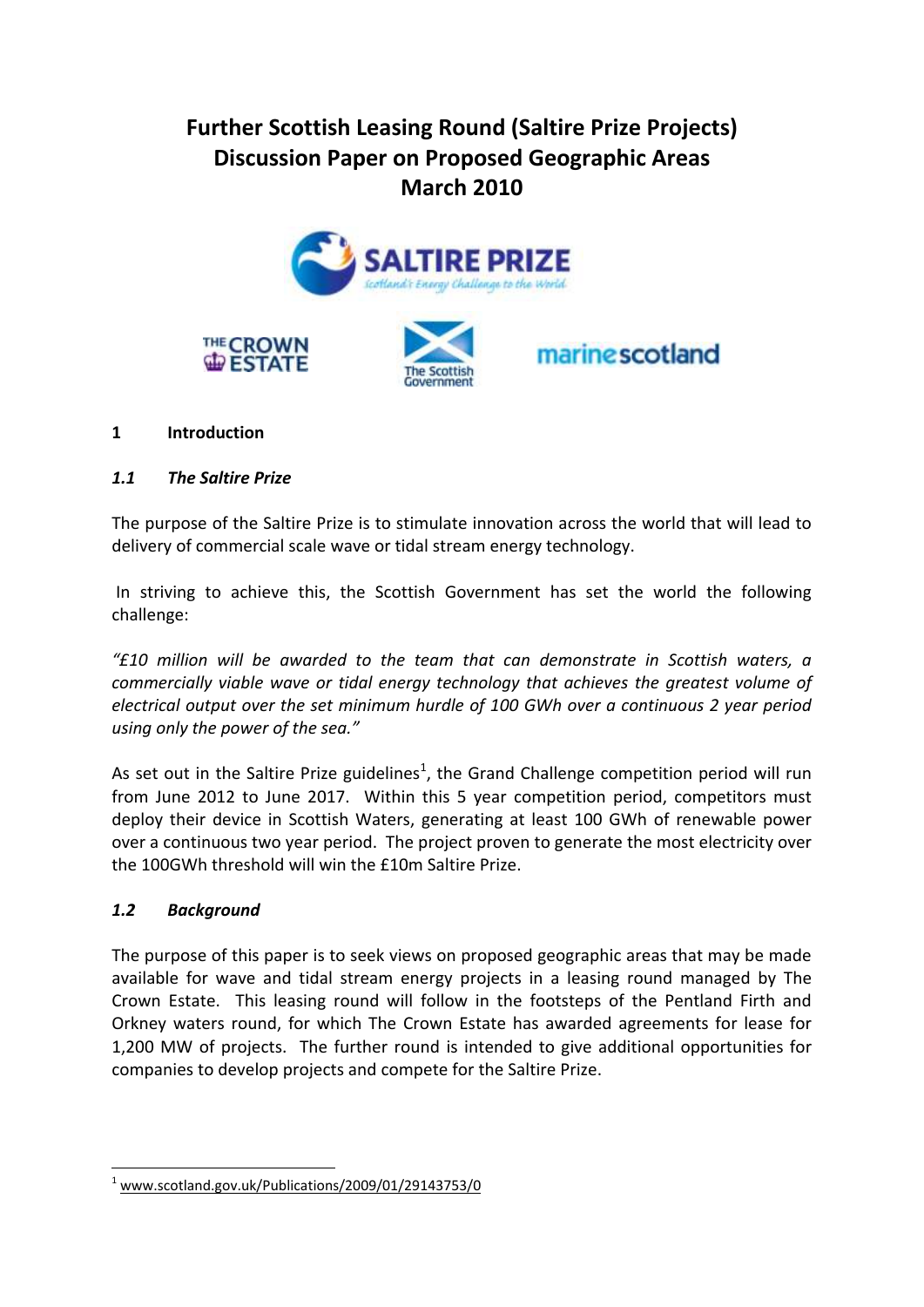This discussion paper is being presented by the Scottish Government in partnership with The Crown Estate.

The Crown Estate<sup>2</sup> owns virtually the entire UK seabed out to the 12 nautical mile territorial limit and has the rights to explore and utilise the natural resources of the UK continental shelf.

For offshore renewable energy developments, including offshore wind, wave and tidal energy projects, the Crown Estate provides site options and leases. Generally this is through leasing round competitions in certain geographic areas, whereby companies participate in tendering processes to secure leases for their chosen sites within the areas. Companies from around the world are eligible to participate.

Saltire Prize competitors will need to secure Crown Estate leases for their wave or tidal energy project sites.

Marine Scotland<sup>3</sup> is the lead marine management organisation in Scotland. It was established on April 1 2009 as a Directorate of the Scottish Government (SG), to integrate core marine functions involving scientific research, compliance monitoring, policy and management of Scotland's seas. Marine Scotland's mission is to manage Scotland's marine environment for prosperity and environmental sustainability. There is widespread recognition of the potential of Scotland's seas to be a major producer of energy from marine renewable devices. Marine Scotland will ensure that the development of wave, tidal and offshore wind energy sectors is done in a planned and sustainable manner in the seas around Scotland, by applying best regulatory practice supported by high quality science.

Saltire Prize competitors will need to obtain licences for their wave or tidal energy projects from Marine Scotland.

# **2 Further Leasing Round (Saltire Prize Projects)**

#### *2.1 Strategic Environmental Assessment*

In order for the Crown Estate to hold leasing rounds, it is necessary for a Strategic Environmental Assessment (SEA) process to be completed for the relevant area. In 2007, the Scottish Government published a SEA of the potential for coastal waters to the north and west of Scotland to accommodate wave and tidal stream energy projects. The report identified a very wide sea area with potential for wave power generation, and smaller areas, mainly in firths and sounds and around headlands, where tidal currents were sufficient to generate tidal power.

1

[www.thecrownestate.co.uk](http://www.thecrownestate.co.uk/)

<sup>3</sup> [www.scotland.gov.uk/About/Directorates/Wealthier-and-Fairer/marine-scotland](http://www.scotland.gov.uk/About/Directorates/Wealthier-and-Fairer/marine-scotland)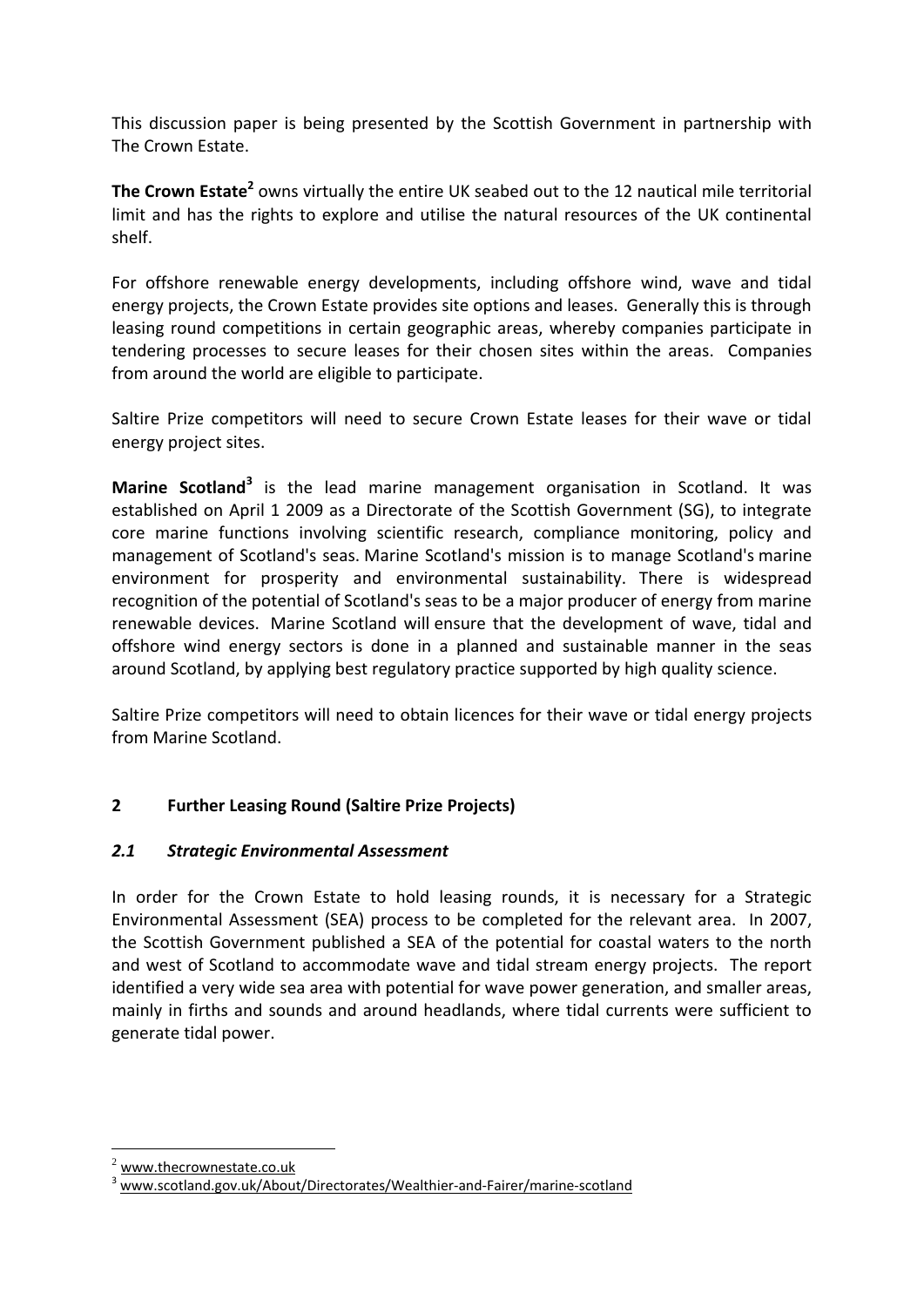#### *2.2 Scottish wave and tidal leasing rounds*

Following completion of the SEA, the Crown Estate has held a leasing round for wave and tidal projects in the Pentland Firth and Orkney waters area. This leasing round was conducted during 2009, and companies awarded agreements for lease were announced on 16<sup>th</sup> March 2010. These companies will be eligible to compete for the Saltire Prize provided the capacities of their projects are suitable and they have secured the relevant consents, as set out in the Saltire Prize Guidelines.

The Scottish Government and The Crown Estate recognise that companies may be interested in developing other projects in order to compete for the Saltire Prize. Accordingly, the Scottish Government and The Crown Estate are working in partnership to establish a further leasing round in Scottish Waters.

The further round is primarily intended for parties wishing to compete for the Saltire Prize. In order to enter the leasing round process, potential competitors must propose projects capable of meeting the Saltire Prize challenge as set out above.

As per all Crown Estate leasing rounds, applicants will be subject to a rigorous competitive process before the successful applicants are awarded leases.

#### *2.3 Proposed areas*

The further leasing round will cover specific geographic areas that have been selected to give projects the best chance of being licensed, constructed and becoming operational within the Saltire Prize competition timescale. Project sites within the areas should –

- 1) Have the necessary technical resources for wave and/or tidal stream power;
- 2) Be identified as having commercial potential;
- 3) Avoid sensitive areas and have limited impacts on existing marine uses;
- 4) Have regard to the requirements of national security; and
- 5) Have access to the necessary infrastructure, or be able to access new infrastructure provided within the Saltire Prize timescale.

As part of the process for identifying the geographic scope of the leasing round, Marine Scotland has completed an exercise to identify potential areas of development. Annex A is a map showing the proposed areas, and a commentary on the areas is available in a separate Marine Scotland report.

With respect to grid availability, the Scottish Government has been in discussions with National Grid Electricity Transmission (NGET), and the electricity network businesses of Scottish and Southern and Scottish Power. It is anticipated that grid capacity will be available for projects in the proposed areas, subject to Saltire Prize applicants submitting grid connection applications at the earliest opportunity.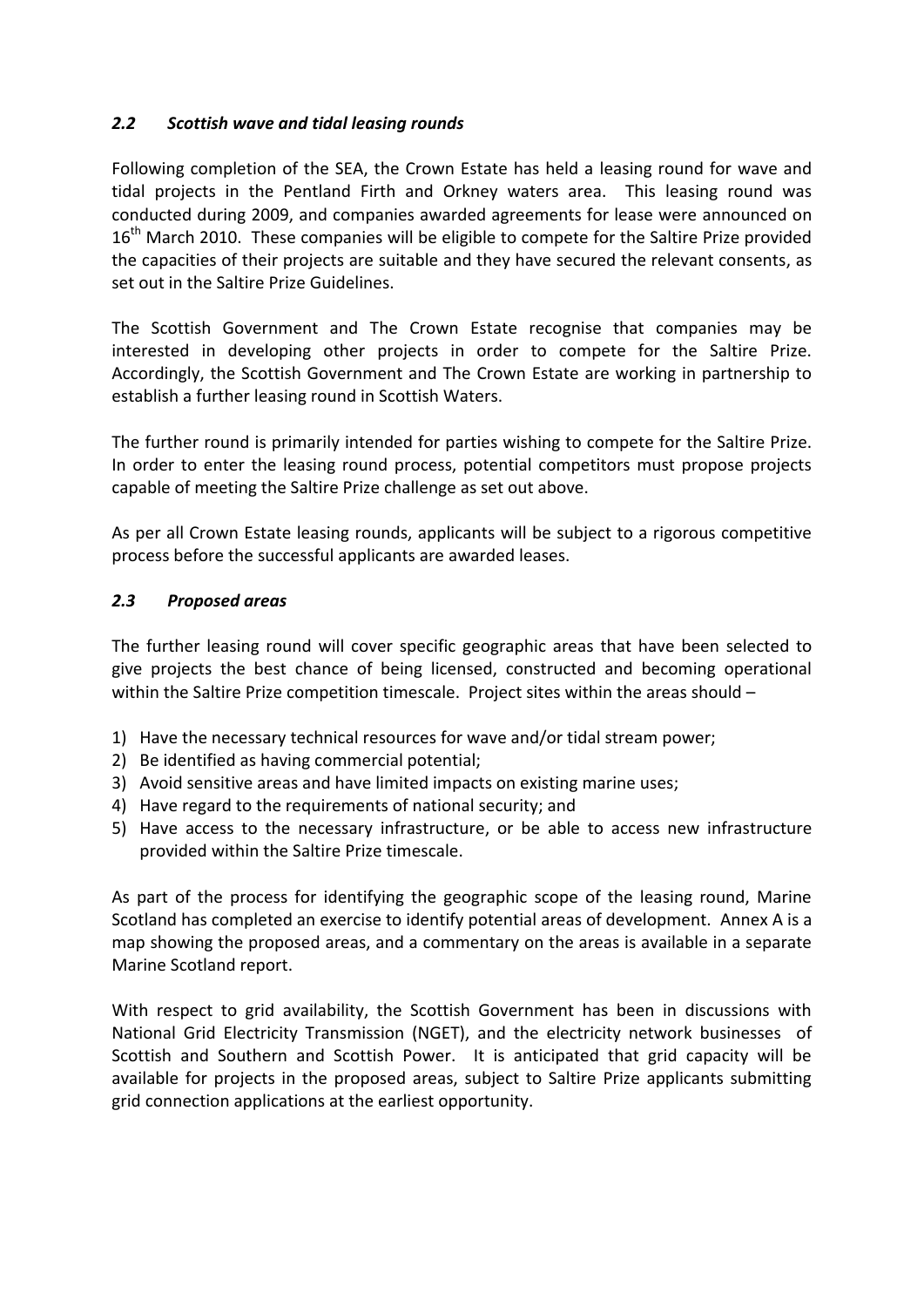The Ministry of Defence has also provided views on how potential developments might impact on its activities.

Furthermore, Scottish Enterprise (SE) and Highlands and Islands Enterprise (HIE) have been consulted on relevant supply chain facilities. Near to the proposed areas are companies and facilities that potential Saltire Prize applicants could employ to their advantage, developing a local supply chain.

### **3 Discussion on proposed areas**

### *3.1 Purpose of this announcement*

Since launching the Saltire Prize in December 2008, the Scottish Government has received considerable interest in it. It is committed to making the competition a success.With site leasing and licensing being important steps towards this, the Scottish Government and The Crown Estate are keen to ensure that the areas proposed for the further leasing round are of interest to potential Saltire Prize applicants. This is the purpose of this announcement. More formal consultation will take place once SEA and Appropriate Assessment requirements have been considered.

After the opportunity to comment closes, the Scottish Government and The Crown Estate will finalise the scope of the leasing round and work towards its commencement, which is being planned for later in 2010.

# *3.2 Opportunity to Comment*

The Scottish Government and The Crown Estate wish to seek the views of companies involved in wave and tidal energy, in particular potential Saltire Prize applicants, and other interested parties on the proposed areas.

Specifically, we are keen to hear your views on the following questions:

- *Suitability of proposed areas:* Do you consider the proposed areas to be suitable for wave and tidal energy project development in accordance with the Saltire Prize guidelines?
- *Preference for proposed areas.* Which of the proposed areas is most suitable and attractive for wave and tidal energy project development in accordance with the Saltire Prize guidelines?
- *Specific constraints:* In your opinion, are there any specific constraints in the proposed areas that could prevent projects meeting the Saltire Prize Grand Challenge?
- *Other areas:* Are there any other areas in Scotland which you would consider suitable for projects wishing to compete in the Saltire Prize, and if so, why?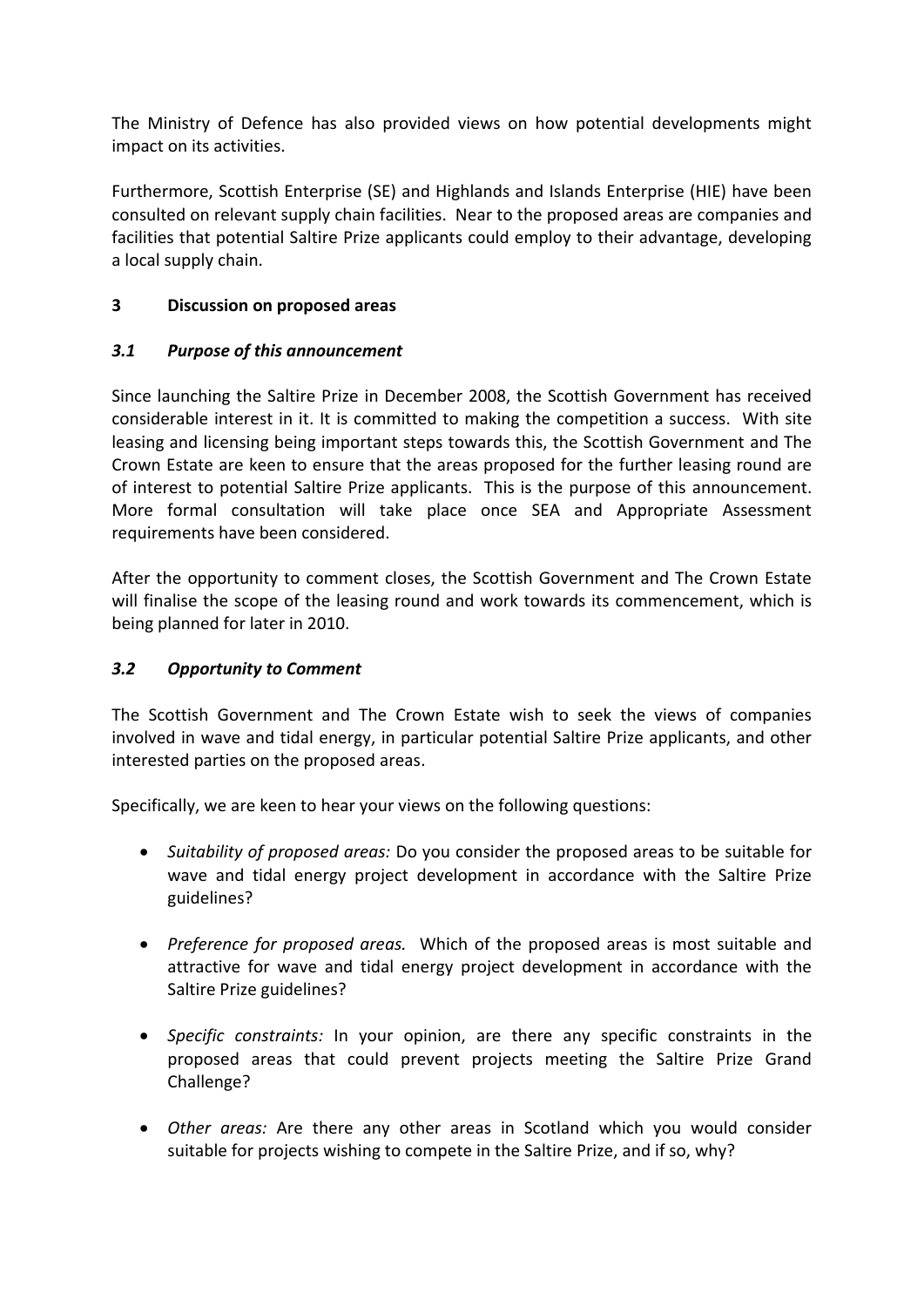#### *3.3 How to respond*

The Scottish Government is leading the discussion process and responses will be shared with The Crown Estate and Marine Scotland.

Comments are welcome from potential Saltire Prize applicants from all over the world.

The deadline for comments is 20 April 2010.

Comments should be marked Further Leasing Round (Saltire Prize Projects) and directed to [alex.reid@scotland.gsi.gov.uk.](mailto:alex.reid@scotland.gsi.gov.uk)

The preferred format for responses is e-mail.

Comments or parts thereof may be published unless organisations responding specifically request they should not be, for example by marking sections 'commercial in confidence'.